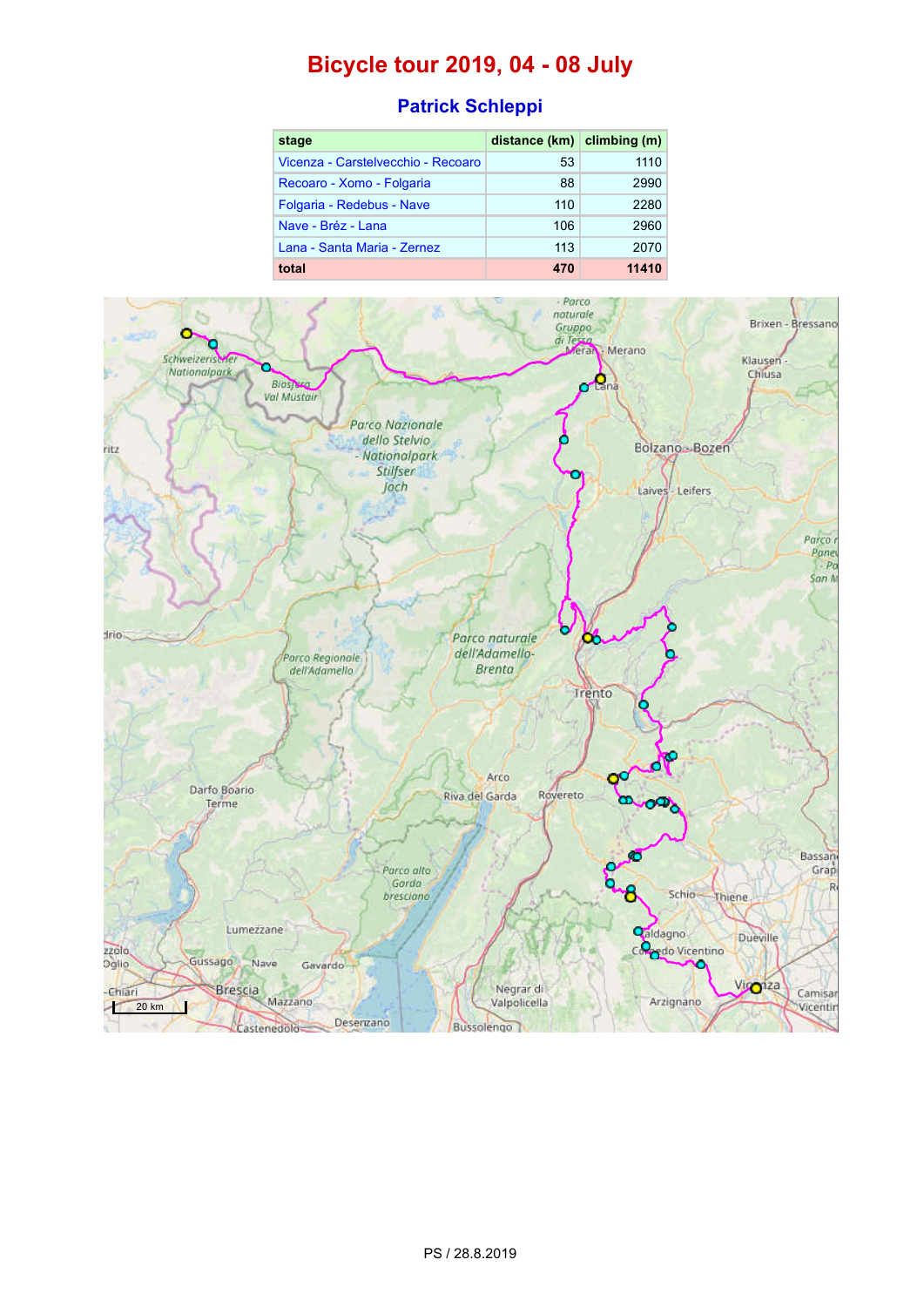

stages



Road of the Campogrosso pass, south slope Passo del Sommo, Folgaria's side



Brez **Dans le haut du Val Müstair**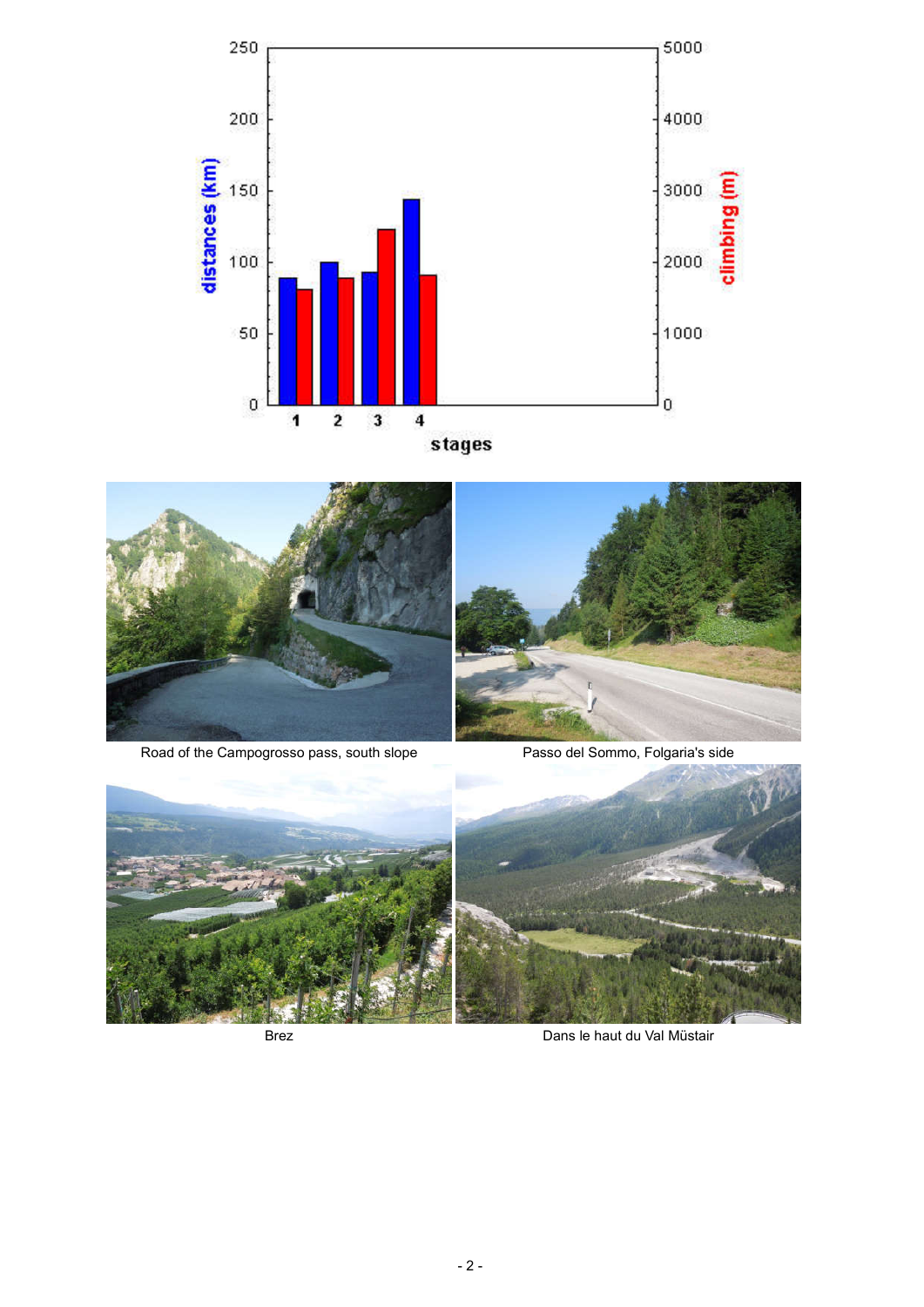## Stage 1 (4 July 2019): Vicenza - Carstelvecchio - Recoaro

This year again, the tour started with a train ride: from Zurich to Vicenza without having to change train. I was able to start the bicycle ride at 3. In the middle of the afternoon, it was quite hot, but nothing compared to the heat of the previous week.

Soon after leaving the city of Vicenza, i came into a hilly landscape. The first pass on my road was not high at all, Bocchetta, at 155 m asl, but it had à least one feature of winding mountain roads: there was a small trafic jam because a bus and a lorry had difficulties to cross. Then i crossed the Valdagno valley and climbed on its opposite slope. Once again, i was glad to have short gears on my touring bicycle because some parts were very steep, especially close to the Sette Roccoli. After this pass, my road followed more or less the crest to the north. It went always again up and down and brought me to two other passes, Santa Caterina and Zovo di Marana. Then i went back to the Valdagno valley and followed it up to the town

|                           | distance $(km)$ altitude $(m)$ climbing $(m)$ |     |      |
|---------------------------|-----------------------------------------------|-----|------|
| Vicenza                   | 0                                             | 30  |      |
| Valle                     | 16                                            | 60  | 30   |
| <b>Bocchetta</b>          | 17                                            | 160 | 100  |
| Castelgomberto            | 18                                            | 140 |      |
| <b>Brogliano</b>          | 21                                            | 160 | 20   |
| Val di Valaro             | 29                                            | 640 | 480  |
| Colombara                 | 30                                            | 620 |      |
| Passo dei Sette Roccoli   | 31                                            | 740 | 120  |
| Disconzi (Campanella)     | 32                                            | 660 |      |
| Passo di Santa Caterina   | 34                                            | 800 | 140  |
| Mecceneri (Castelvecchio) | 38                                            | 740 |      |
| Zovo di Marana            | 39                                            | 790 | 50   |
| Maglio di Sopra           | 45                                            | 290 |      |
| Recoaro Terme             | 53                                            | 460 | 170  |
| total                     | 53                                            |     | 1110 |

of Recoaro Terme, located in the circular upper part of the valley, surrounded by the Little Dolomites mountains. It is easy to forget that it is actually not far from the flat Po plain.

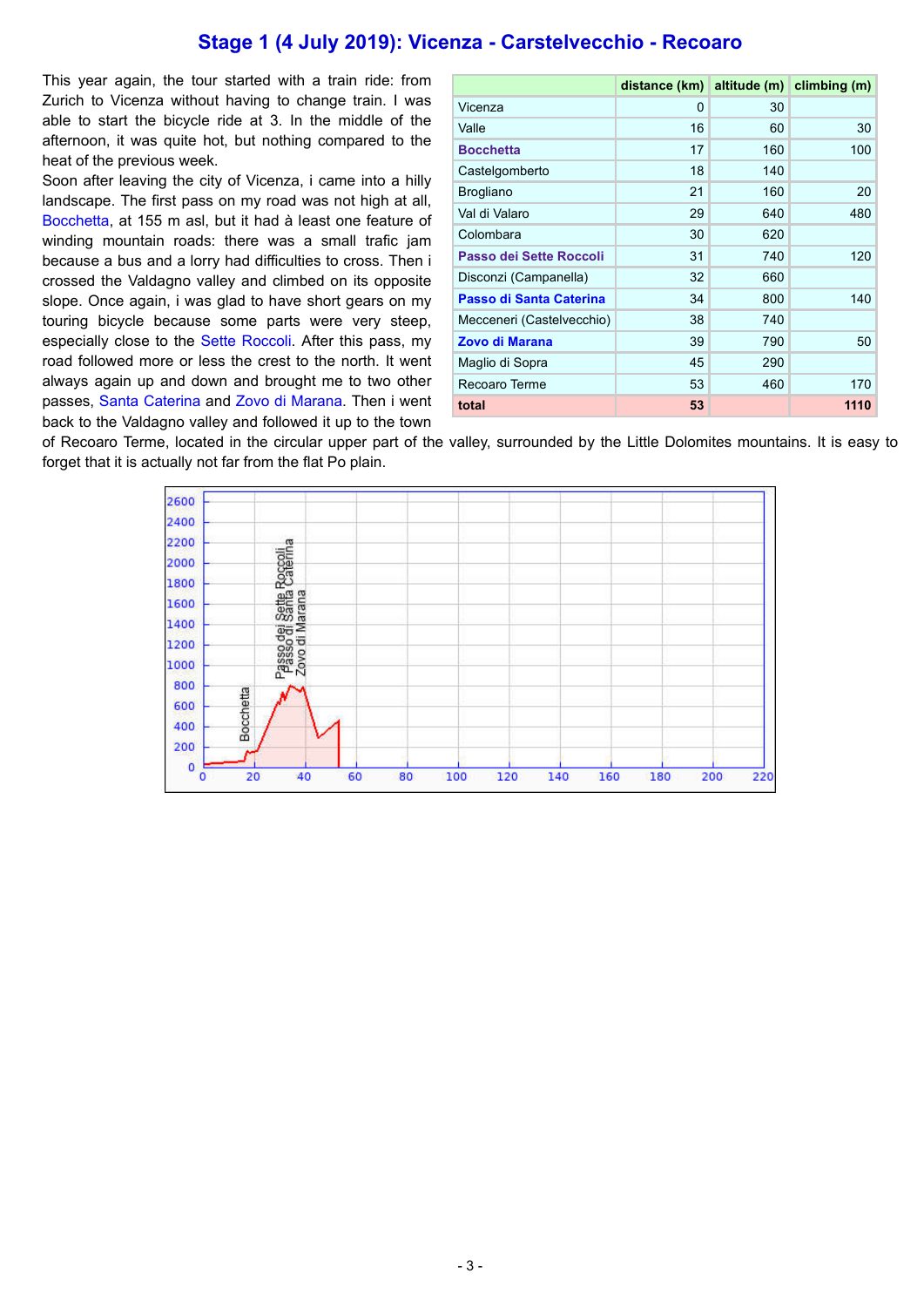## Stage 2 (5 July 2019): Recoaro - Xomo - Folgaria

I had decided to climb first to the Xon pass, but without continuing to the other side. Instead, i came just à little bit back and took a small road along the mountain side. The poor quality of this road did not make it easy, neither the ups and downs, but it was still better than going all the way back down to Recoaro. This way, i joined the road climbing to Campogrosso. This climb was not so easy, but very nice, with very few cars. On the other side of the pass, the descent brought me to Pian dei Fugazze and further to a bifurcation for climbing to the Xomo pass. There was a sign indicating that the road was closed, but this was pure nonsense! From this pass, i climbed to the Bocchetta Campiglia, from where it would be possible to walk an old military road (world war 1) with many tunnels. With my bicycle, i rode back the same (quite bad) road, just touching another pass (Xetele) on the way down.

From the Xomo pass, i went down towards Arsiero, but turned left just before reaching this town, now climbing along the steep slope of the Astico valley. It was a long climb, partly in the shade of the woods, until i reached Sella and finally the upper Vena pass. From there, i went forth and back to the lower Vena pass, which was no big deal but just one pass more. Then i continued westwards to reach the Alpini pass, where there is actually a very short tunnel under the pass. Now again on the southern slope, i rode up to the rifugio Rumor, where i made a short break. The rest of the climb was not long and there was a short ride over a flat gravel road to reach the Forcella Molon. Coming back the same way, i reached the highest pass of the day, Valico di Valbona. The next pass, Passo Coe, still to the west, was a very short and

|                            | distance (km)           | altitude (m) | climbing (m) |
|----------------------------|-------------------------|--------------|--------------|
| Recoaro Terme              | 0                       | 460          |              |
| <b>Passo Xon</b>           | $\overline{\mathbf{4}}$ | 670          | 210          |
| Valcalda                   | 6                       | 590          |              |
| <b>Passo Campogrosso</b>   | 16                      | 1460         | 870          |
| <b>Pian delle Fugazze</b>  | 21                      | 1160         |              |
| Ponte Verde                | 24                      | 900          |              |
| <b>Passo Xomo</b>          | 29                      | 1060         | 160          |
| <b>Bocchetta Campiglia</b> | 31                      | 1220         | 160          |
| <b>Bocca del Xetele</b>    | 32                      | 1180         |              |
| Passo Xomo                 | 33                      | 1060         |              |
| Posina                     | 39                      | 540          |              |
| Valoie                     | 47                      | 400          |              |
| Piaggio                    | 48                      | 450          | 50           |
| Arsiero                    | 49                      | 360          |              |
| <b>Sella</b>               | 61                      | 1110         | 750          |
| Vena di Sopra              | 66                      | 1550         | 440          |
| Vena di Sotto              | 67                      | 1500         |              |
| Vena di Sopra              | 68                      | 1550         | 50           |
| <b>Bocchetta d. Alpini</b> | 69                      | 1570         | 20           |
| <b>Forcella Molon</b>      | 73                      | 1770         | 200          |
| <b>Valico di Valbona</b>   | 74                      | 1780         | 10           |
| Malga Zonta                | 78                      | 1540         |              |
| <b>Passo Coe</b>           | 80                      | 1610         | 70           |
| <b>Sella Cagadore</b>      | 81                      | 1610         |              |
| Folgaria                   | 88                      | 1170         |              |
| total                      | 88                      |              | 2990         |

easy climb. Just after it, i took a short gravel road towards the Cagadore pass, from where ther was a nice view over the Terragnolo valley. After returning to the main road, i rode down to Folgaria where i wanted to finish this stage. The place is very touristical and it was no problem to find an hotel.

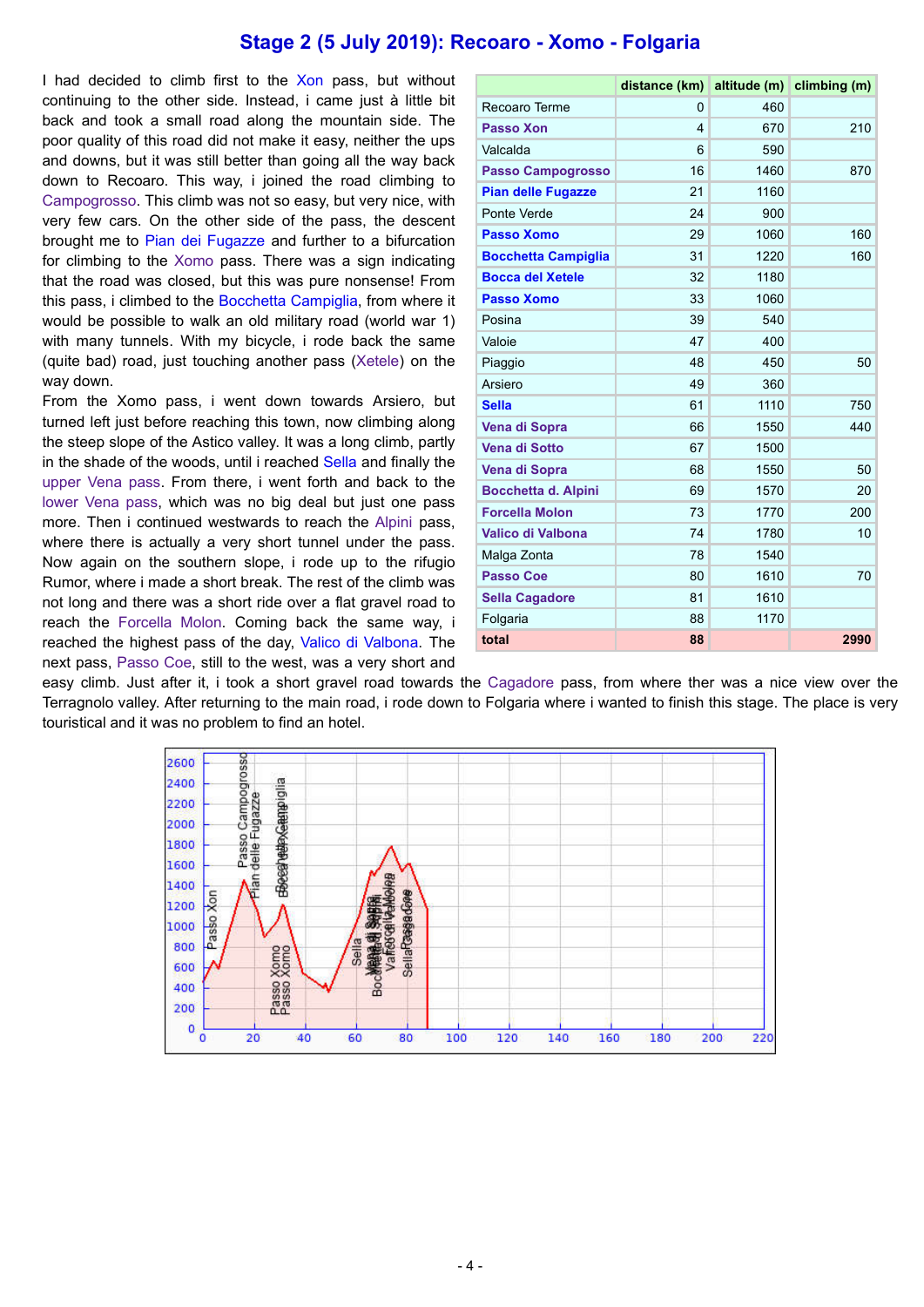#### Stage 3 (6 July 2019): Folgaria - Redebus - Nave

The third day started right away with a nice little climb: to the Sommo pass. I came so in the uppermost part of the Astico valley. Next it went downhill to Nosellari, then gently uphill again to the Cost pass. In the descent, i tried to take a shortcut over the resort of Malga Laghetto. This was not the best idea as i had to take a relatively steep gravel road to join the paved road again. Nevertheless, i was then riding south to Lusern and then agian north, up to Monte Cucco. From there, it was only riding down to reach Passo di Vézzena. This pass was nothing for the eyes: many cars and a big construction site. The descent to the north, on the contrary, offered a very nice view over the valley of the Brenta river. I crossed this river near Levico Terme and continued along the lake of Levico. This road brought me to a very gentle pass, Sella di Vignola, then to the Fersina valley. I followed the main road of this valley up to Canezza, took then the cycling route along the stream. At some point, however, i had to climb to Sant'Orsola, and then it was very steep. I continued on this sun-exposed slope almost up to the last village in the valley, Palù, turned then left to the Redebus pass. After the descent to Centrale, i took right to Brusago and further north until i reached the Cembra valley. This valley has a road on each side and i wanted to go to the other side. To go down, i took an extremely steep road in the vineyards to Piazzo. On the other side of the bridge over the Avisio stream, it went up to Faver and further to Cembra and Verla. After riding through this town, i took the road up to Passo Croce and then down to the Adige valley. The ride of the day ended there in Nave.

|                          | distance (km) |      | altitude $(m)$ climbing $(m)$ |
|--------------------------|---------------|------|-------------------------------|
| Folgaria                 | 0             | 1170 |                               |
| Passo del Sommo          | 3             | 1340 | 170                           |
| Nosellari                | 9             | 1000 |                               |
| <b>Passo del Cost</b>    | 15            | 1300 | 300                           |
| Malga Laghetto           | 18            | 1190 |                               |
| <b>Monte Cucco</b>       | 27            | 1550 | 360                           |
| Passo di Vézzena         | 30            | 1400 |                               |
| <b>Fiume Brenta</b>      | 43            | 440  |                               |
| Sella di Vignola         | 51            | 560  | 120                           |
| Zivignago                | 53            | 500  |                               |
| <b>Torrente Fersina</b>  | 60            | 780  | 280                           |
| S. Orsola                | 61            | 950  | 170                           |
| <b>Passo del Redebus</b> | 68            | 1440 | 490                           |
| Le Piazze                | 73            | 1060 |                               |
| <b>Brusago</b>           | 76            | 1100 | 40                            |
| Bedolazzi                | 81            | 760  |                               |
| Segonzano                | 88            | 650  |                               |
| Ponte dell'Amicizia      | 89            | 480  |                               |
| Faver                    | 92            | 680  | 200                           |
| Ponte Fornei             | 99            | 550  |                               |
| Cèola                    | 100           | 570  | 20                            |
| Verla                    | 102           | 480  |                               |
| <b>Passo Croce</b>       | 104           | 610  | 130                           |
| Nave                     | 110           | 210  |                               |
| total                    | 110           |      | 2280                          |

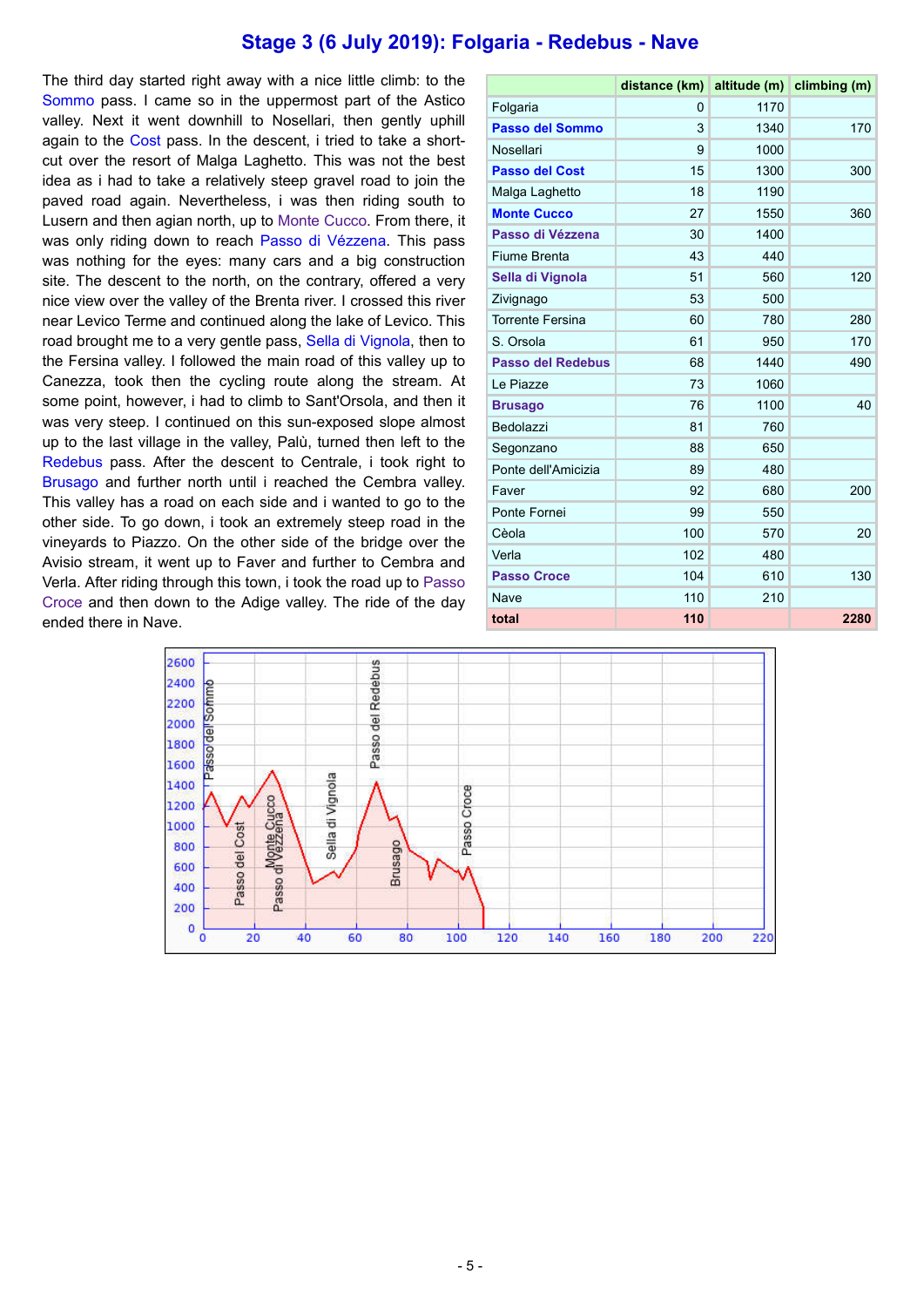## Stage 4 (7 July 2019): Nave - Bréz - Lana

The roads were dry again after a thunderstorn the previous evening. First thing, i had to cross the railway and the river. No problem, there was an underway for the first and a bridge for the second right in the vicinity. I joined a large road, but with not too much traffic on this Sunday morning. As soon as i left the valley to climb towards the Paganella high plain, however, there were more cars on the way. I climbed to Fai and then it was no longer far until i reached the first pass of the day, Passo Santèl. The descent from there brought me close to the starting point of the climb: almost closing the loop. The crossing near the river was so special that many drivers did not know where to go. At least, with my bicycle i had the freedom to stop at the road side to study the signs. And i took the right way: on the left side of the river, i.e. on the right side from my point of view. There was not much traffic there, and between Sabino and Dermulo there was a good bicycle way, well designed in the topography between road and narrow-track railway. In that region, there are indeed engineers knowing something about cycling. The main speciality of the region, however, is another: apples. Apple trees all around!

In Dermulo, i had to stop because of a strong

|                         | distance (km) altitude (m) climbing (m) |      |      |
|-------------------------|-----------------------------------------|------|------|
| <b>Nave</b>             | 0                                       | 210  |      |
| Cervara (Mezzolombardo) | 8                                       | 230  | 20   |
| <b>Passo Santèl</b>     | 20                                      | 1040 | 810  |
| La Rochetta             | 31                                      | 270  |      |
| Sabino                  | 36                                      | 300  | 30   |
| Mollaro                 | 39                                      | 470  | 170  |
| Dàmbel                  | 55                                      | 730  | 260  |
| <b>Torrente Novella</b> | 56                                      | 600  |      |
| Cloz                    | 58                                      | 780  | 180  |
| Arsio                   | 60                                      | 800  | 20   |
| Forcella di Bréz        | 66                                      | 1400 | 600  |
| Pt. 980                 | 71                                      | 980  |      |
| Hofmahdtunnel           | 79                                      | 1680 | 700  |
| <b>Hofmahdsattel</b>    | 80                                      | 1790 | 110  |
| Innerbirbach            | 90                                      | 930  |      |
| Meierhof (St. Pankraz)  | 96                                      | 730  |      |
| <b>La Chiusa</b>        | 98                                      | 790  | 60   |
| Lana                    | 106                                     | 300  |      |
| total                   | 106                                     |      | 2960 |

thunderstorm. Strong but not long: after a quarter of an hour, i could hit the road again. My next goal was Cloz, but this was on the other side of the valley. I went thus down from Dambel and up again to Cloz. Both parts were steep. I was then on a larger road, but not for long because i turned left already before Brez, to climb to the Forcella di Brez. This was also quite steep, full in the sun for the first part, then in a forest. The descent brought me to Laurein and then to the Pescara stream, which i followed uphill. The weather was now cloudy and it almost looked like it would rain as i finally reached then tunnel leading north to the Ultimo valley. The normal way with a road bicycle would be to take this tunnel, but i decided to go over the Castrin pass, which meant first pushing the bicycle along a path, then riding on a gravel road. After joinng again the paved road, i went down to Lana, where stopped i for the night.